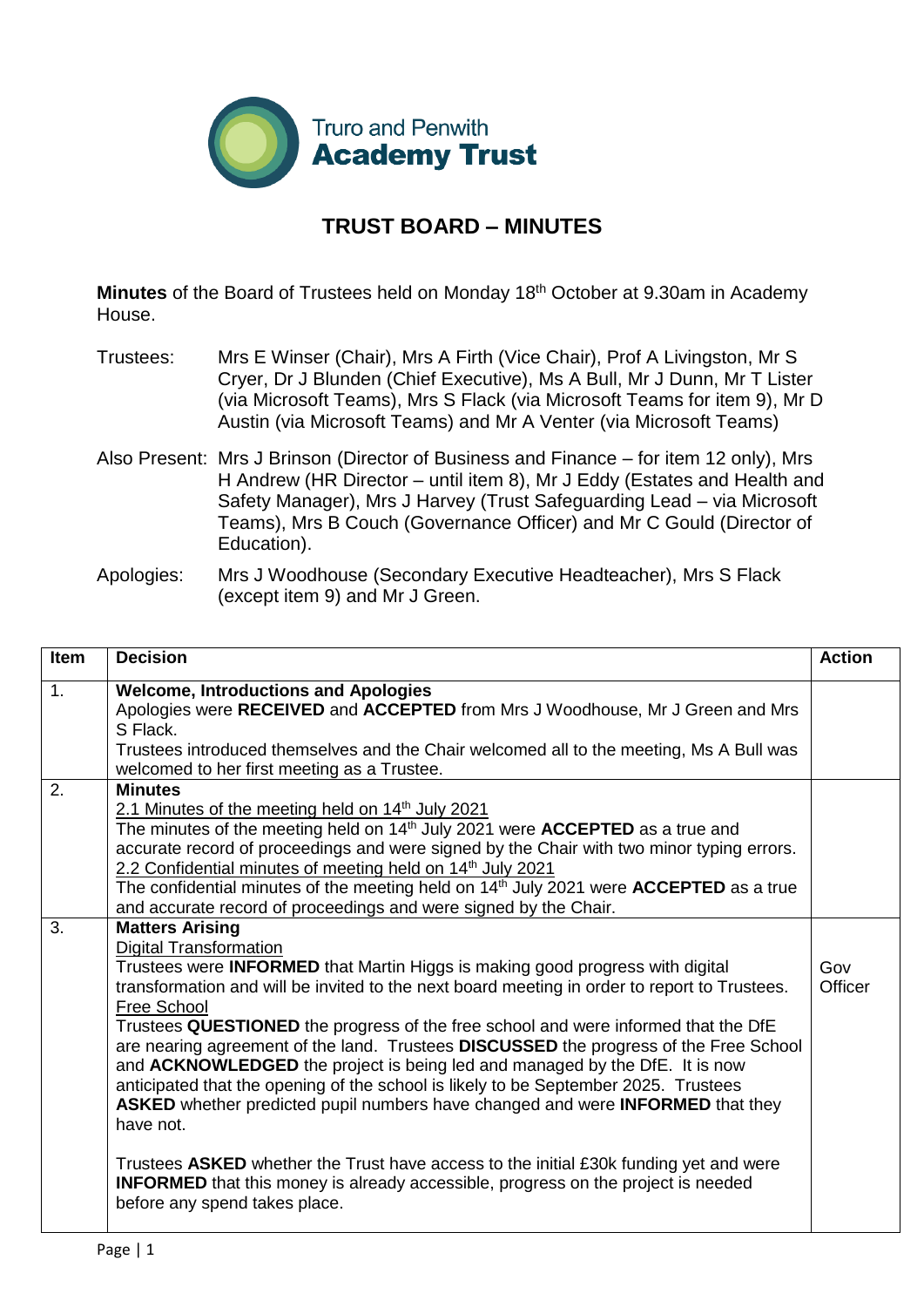|    | <b>TCAF Bid</b>                                                                                                                                                                                                                                                                                                                                                                                                                                                                                                                                                                                                                                                                                                                                                                                                                                                                                                                                                                                                                                                                                                                                                                                                                                                                                                                                                                                                                                                                                                                                                                                                                                                                                                                                                                                                                                                |                |
|----|----------------------------------------------------------------------------------------------------------------------------------------------------------------------------------------------------------------------------------------------------------------------------------------------------------------------------------------------------------------------------------------------------------------------------------------------------------------------------------------------------------------------------------------------------------------------------------------------------------------------------------------------------------------------------------------------------------------------------------------------------------------------------------------------------------------------------------------------------------------------------------------------------------------------------------------------------------------------------------------------------------------------------------------------------------------------------------------------------------------------------------------------------------------------------------------------------------------------------------------------------------------------------------------------------------------------------------------------------------------------------------------------------------------------------------------------------------------------------------------------------------------------------------------------------------------------------------------------------------------------------------------------------------------------------------------------------------------------------------------------------------------------------------------------------------------------------------------------------------------|----------------|
|    | Trustees were <b>INFORMED</b> that the Trust were successful with the TCAF bid amounting to<br>£300k with a focus on digital transformation and school improvement.                                                                                                                                                                                                                                                                                                                                                                                                                                                                                                                                                                                                                                                                                                                                                                                                                                                                                                                                                                                                                                                                                                                                                                                                                                                                                                                                                                                                                                                                                                                                                                                                                                                                                            |                |
|    | <b>St Ives School end of year review</b>                                                                                                                                                                                                                                                                                                                                                                                                                                                                                                                                                                                                                                                                                                                                                                                                                                                                                                                                                                                                                                                                                                                                                                                                                                                                                                                                                                                                                                                                                                                                                                                                                                                                                                                                                                                                                       |                |
|    | Trustees QUESTIONED whether this had taken place and were INFORMED that the<br>review had now taken place.                                                                                                                                                                                                                                                                                                                                                                                                                                                                                                                                                                                                                                                                                                                                                                                                                                                                                                                                                                                                                                                                                                                                                                                                                                                                                                                                                                                                                                                                                                                                                                                                                                                                                                                                                     |                |
|    | <b>Audit Committee</b><br>Trustees were <b>INFORMED</b> that volunteers to sit on the Audit Committee are still needed –<br>a follow up email will be sent to Trustees.                                                                                                                                                                                                                                                                                                                                                                                                                                                                                                                                                                                                                                                                                                                                                                                                                                                                                                                                                                                                                                                                                                                                                                                                                                                                                                                                                                                                                                                                                                                                                                                                                                                                                        | Gov<br>Officer |
|    | Resource pooling working party<br>A further meeting of this group is needed and will be set up as soon as possible.                                                                                                                                                                                                                                                                                                                                                                                                                                                                                                                                                                                                                                                                                                                                                                                                                                                                                                                                                                                                                                                                                                                                                                                                                                                                                                                                                                                                                                                                                                                                                                                                                                                                                                                                            | Gov<br>Officer |
|    | <b>Cape Cornwall update</b><br>See confidential minutes                                                                                                                                                                                                                                                                                                                                                                                                                                                                                                                                                                                                                                                                                                                                                                                                                                                                                                                                                                                                                                                                                                                                                                                                                                                                                                                                                                                                                                                                                                                                                                                                                                                                                                                                                                                                        |                |
| 4. | Declaration of business and pecuniary interests<br>Declaration forms were provided to all Trustees with completed forms requested by 1 <sup>st</sup><br>November 2021.                                                                                                                                                                                                                                                                                                                                                                                                                                                                                                                                                                                                                                                                                                                                                                                                                                                                                                                                                                                                                                                                                                                                                                                                                                                                                                                                                                                                                                                                                                                                                                                                                                                                                         | Gov<br>Officer |
| 5. | Keeping Children Safe in Education 2021<br>Hard copies of the document were provided to Trustees and will be provided to those not<br>in attendance or attending virtually - Trustees are REQUIRED to read the document and<br>confirm via email (by $1st$ November 2021) that the information has been read and<br>understood.                                                                                                                                                                                                                                                                                                                                                                                                                                                                                                                                                                                                                                                                                                                                                                                                                                                                                                                                                                                                                                                                                                                                                                                                                                                                                                                                                                                                                                                                                                                                | Gov<br>Officer |
| 6. | <b>Regular updates</b><br>6.1 Health, Safety and Estates Update<br>Trustees NOTED the previously circulated report with the following highlights:<br>Covid related work has been significant so far this term with secondaries being<br>$\bullet$<br>impacted the most but primaries still dealing with a number of cases. Trustees<br>were <b>INFORMED</b> that where classes have needed to be shut, this has generally<br>been due to staffing numbers - the lack of availability of supply teachers has been<br>a factor in having to shut some classes.<br>Public Health England have provided advice when required but this has not always<br>$\bullet$<br>been consistent.<br>Trustees were <b>INFORMED</b> that numbers of cases across Trust schools is much<br>higher now than it has been for any other time during the pandemic.<br>Some staff members are now dealing with long-Covid which is an additional strain<br>on schools.<br>Trustees QUESTIONED whether individuals choosing not to take up the vaccine has<br>caused any issues and were <b>INFORMED</b> that there have been some staffing issues due to<br>the fact that unvaccinated individuals are required to isolate; if these individuals had been<br>vaccinated, they wouldn't necessarily have to isolate.<br>Trustees were <b>INFORMED</b> that all schools have action plans and outbreak management<br>plans in place.<br>Trustees QUESTIONED how Ofsted are reacting to the continuing issues with the<br>pandemic and were <b>INFORMED</b> that Ofsted are expecting schools to be back open and<br>operating as normally as possible. Trustees EXPRESSED concern around the<br>expectations for school going through inspection when they are already dealing with the<br>disruption that Covid is causing – the Trust will have a better idea of this once one of its |                |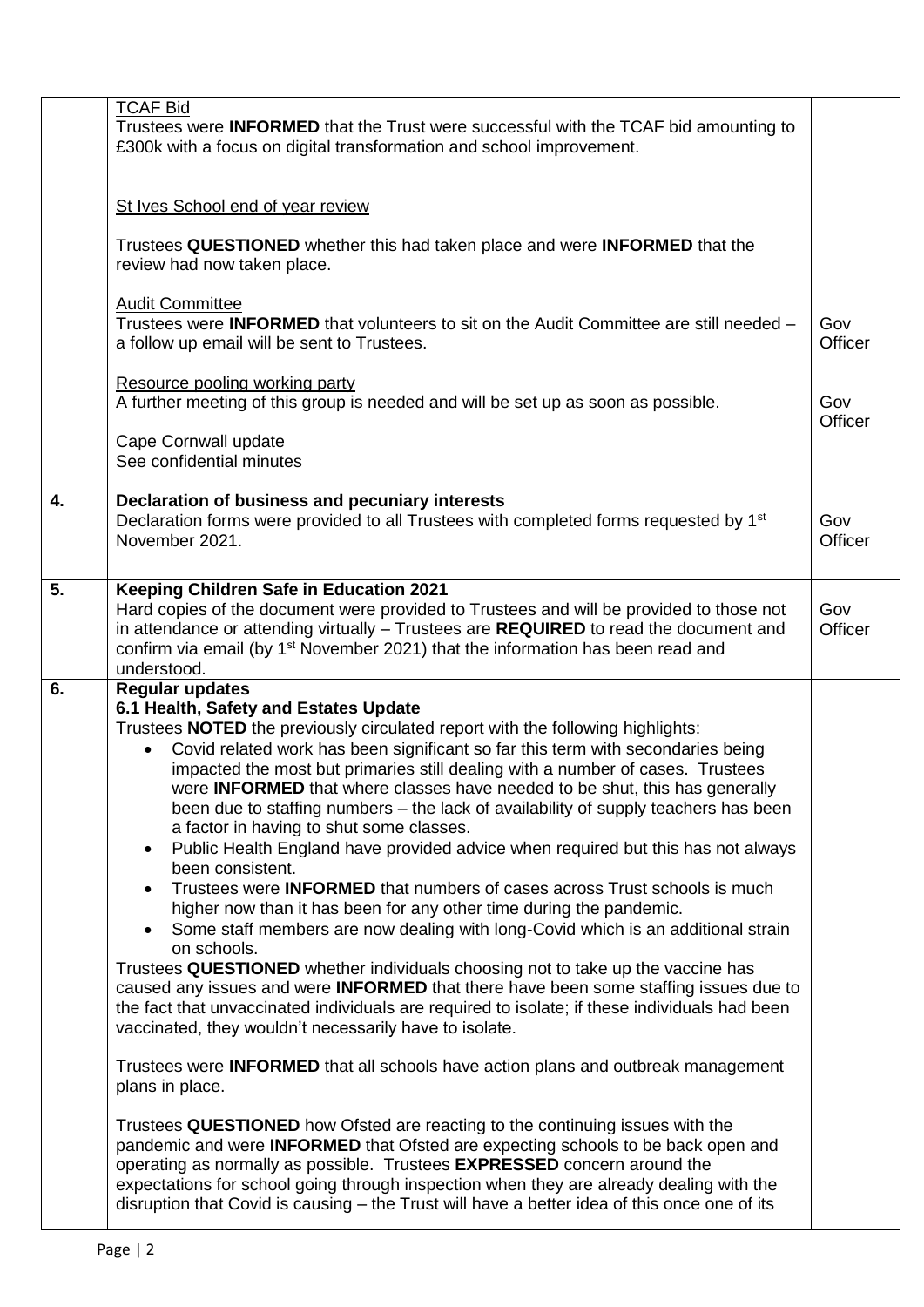|    | schools has been through the inspection process. Trustees EXPRESSED their support to<br>the Trust in dealing with any situation that might arise around this area.                                                                                                                                                                                                      |                |
|----|-------------------------------------------------------------------------------------------------------------------------------------------------------------------------------------------------------------------------------------------------------------------------------------------------------------------------------------------------------------------------|----------------|
|    | In response to the report, a Trustee QUESTIONED whether schools are doing more than<br>they need to in terms of some reverting back to bubbles etc and was <b>INFORMED</b> that<br>different practices are being used across different school in response to the specific<br>situation.                                                                                 |                |
|    | Trustees were <b>INFORMED</b> that the 5-year capital plan has some trends in terms of<br>roofing, boilers and fencing as these are issues with a number of schools.                                                                                                                                                                                                    |                |
|    | A photo of the completed St Dennis Nursery was shared with Trustees to show the<br>success of the long term project now coming together.                                                                                                                                                                                                                                |                |
|    | <b>6.2 Safeguarding Update</b><br>Trustees RECEIVED the previously circulated reports covering the safeguarding action<br>plan and work schedule, safeguarding development plan and actions for the Trust<br>safeguarding lead.<br>Trustee training on Safeguarding will be offered and dates will be circulated.                                                       | Gov<br>Officer |
|    | Trustees were taken through the work schedule and informed what will be happening and<br>work to expect, the development plan shows the actions which will be taken around key<br>areas.                                                                                                                                                                                |                |
|    | Trustees were <b>INFORMED</b> that 3 reviews are booked for this term, the schools chosen<br>have been prioritised due to either complaints being received or the need for Ofsted<br>readiness – the chosen schools are not targeted as there are concerns regarding them,<br>the review is a tool to identify and support areas that the school may need support with. |                |
|    | The Trust Safeguarding lead will be working in partnership the Cornwall Council<br>Safeguarding Lead, Natasha Davey-Diop, as she is often the link with Ofsted and<br>safeguarding complaints.                                                                                                                                                                          |                |
|    | Trustees were <b>INFORMED</b> that Governor safeguarding training is part of the Trust offer<br>this year, whilst not compulsory, safeguarding governors across the Trust are being<br>encouraged to attend.                                                                                                                                                            |                |
| 7. | Teacher and support staff pay                                                                                                                                                                                                                                                                                                                                           |                |
|    | <b>Support Staff</b><br>Trustees RECEIVED the previously circulated report and were INFORMED that there is<br>currently no agreement nationally with trade unions with regards to support staff pay<br>award, therefore a final recommendation will need to be brought to the Board towards the<br>end of the calendar year.                                            |                |
|    | <b>Trustees AGREED:</b><br>a. To apply the National Joint Council (NJC) recommended pay awards of 2.75% for<br>points 1-5 and 1.75 % for point 6 and above. If these rates are agreed by the<br>Unions and subsequently implemented nationally. This would take effect from 1<br>September 2021.                                                                        |                |
|    | b. In the event that the pay offer is rejected by the Unions and a new increase is<br>agreed, Trustees will be asked to consider this revised increase in advance of any<br>implementation.<br>c. That the National Living Wage be implemented from 1st April 2022.                                                                                                     |                |
|    | <b>Teachers</b><br>As per the previously circulated report, Trustees were REMINDED that there will be no pay<br>uplifts for teachers in 2021-22 but as per the School Teachers Pay and Conditions                                                                                                                                                                       |                |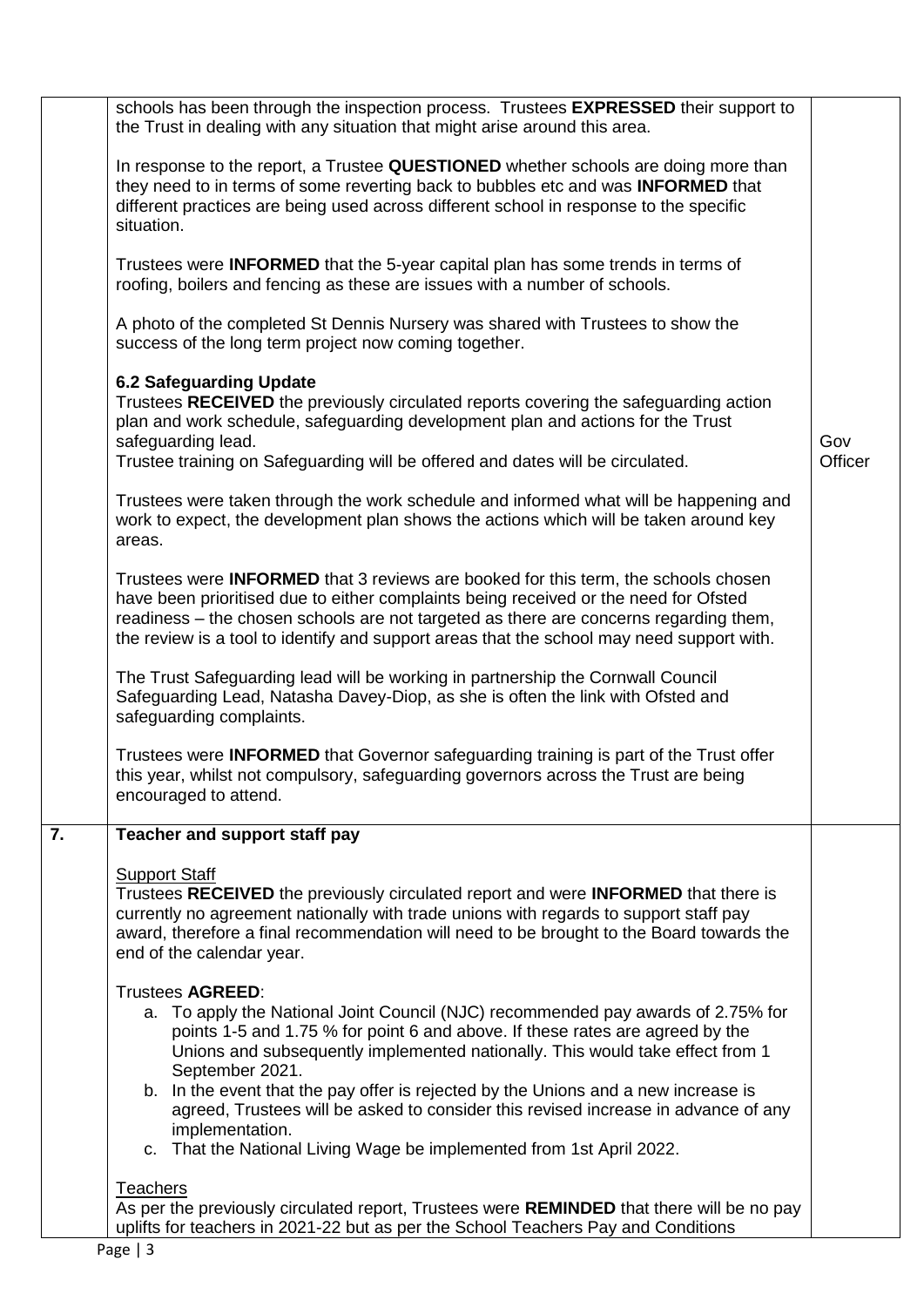|    | Document (STPCD) there is a pay uplift of £250 for unqualified teachers earning less than<br>£24,000 per annum.                                                                                                                                                                                                                                                                       |  |
|----|---------------------------------------------------------------------------------------------------------------------------------------------------------------------------------------------------------------------------------------------------------------------------------------------------------------------------------------------------------------------------------------|--|
|    | Following DISCUSSION Trustees APPROVED the £250 uplift for unqualified teachers<br>earning less than £24,000 in line with the STPCD recommendation and as provided for<br>within school budgets.                                                                                                                                                                                      |  |
| 8. | <b>Chair's Business</b>                                                                                                                                                                                                                                                                                                                                                               |  |
|    | Governance Officer<br>Congratulations were EXPRESSED to Bex Couch for her recent designation as National<br>Leader of Governance.                                                                                                                                                                                                                                                     |  |
|    | <b>Safer Recruitment Training</b><br>The Trust are running safer recruitment training sessions; interested Trustees need to<br>contact Harriet Andrew for details.                                                                                                                                                                                                                    |  |
| 9. | <b>Chief Executive Report to include</b><br><b>Risk management</b><br>$\bullet$<br>Trust development plan<br>$\bullet$                                                                                                                                                                                                                                                                |  |
|    | Data reporting on exclusions, attendance and admissions<br>$\bullet$                                                                                                                                                                                                                                                                                                                  |  |
|    | Trustees <b>NOTED</b> the content of the previously circulated reports with the following<br>highlights:                                                                                                                                                                                                                                                                              |  |
|    | Exams are planned to go ahead this academic year and Ofsted have undertaken a number<br>of inspections in recent weeks across Cornwall, not within TPAT but mainly in the West<br>Cornwall area.                                                                                                                                                                                      |  |
|    | Trustees DISCUSSED admission numbers and the need to enhance the number on roll of<br>some school, housing costs and availability in Cornwall has caused significant issues for<br>some schools – ie 22 families in Newlyn have been evicted from their homes and have<br>struggled to find alternative accommodation locally.                                                        |  |
|    | Trustees were INFORMED that a Trust wide exclusions policy is currently being worked<br>on, primary exclusions remain very low but numbers are on the increase. A clear message<br>has been shared with Heads to ensure communication with the Trust takes place<br>regarding those at risk of exclusion.                                                                             |  |
|    | Trustees were <b>INFORMED</b> that with regards to special educational needs the main areas<br>for development are speech and language communication at primary level and moderate<br>learning difficulties are secondary. Chris Wilson, the Trust SEND lead, is working<br>alongside the secondary schools as well as the primaries with clear strategies in place for<br>this year. |  |
|    | Trustees DISCUSSED the Trust Development Plan and NOTED the priorities for 2021 -<br>22:                                                                                                                                                                                                                                                                                              |  |
|    | High quality teaching for all, focusing on pedagogy and practice, supporting all<br>$\bullet$<br>pupils with SEND and to support inclusion<br>Continuing the implementation phase of Curriculum Development, targeting new<br>$\bullet$<br>capacity for curriculum support                                                                                                            |  |
|    | Enhance Early Years and KS1 provision to ensure a coherent strategy to support<br>$\bullet$<br>post-Covid recovery and enhance outcomes<br>Workforce development and a review of HR related policies to reflect our<br>$\bullet$<br>commitment to wellbeing and manageable workloads                                                                                                  |  |
|    |                                                                                                                                                                                                                                                                                                                                                                                       |  |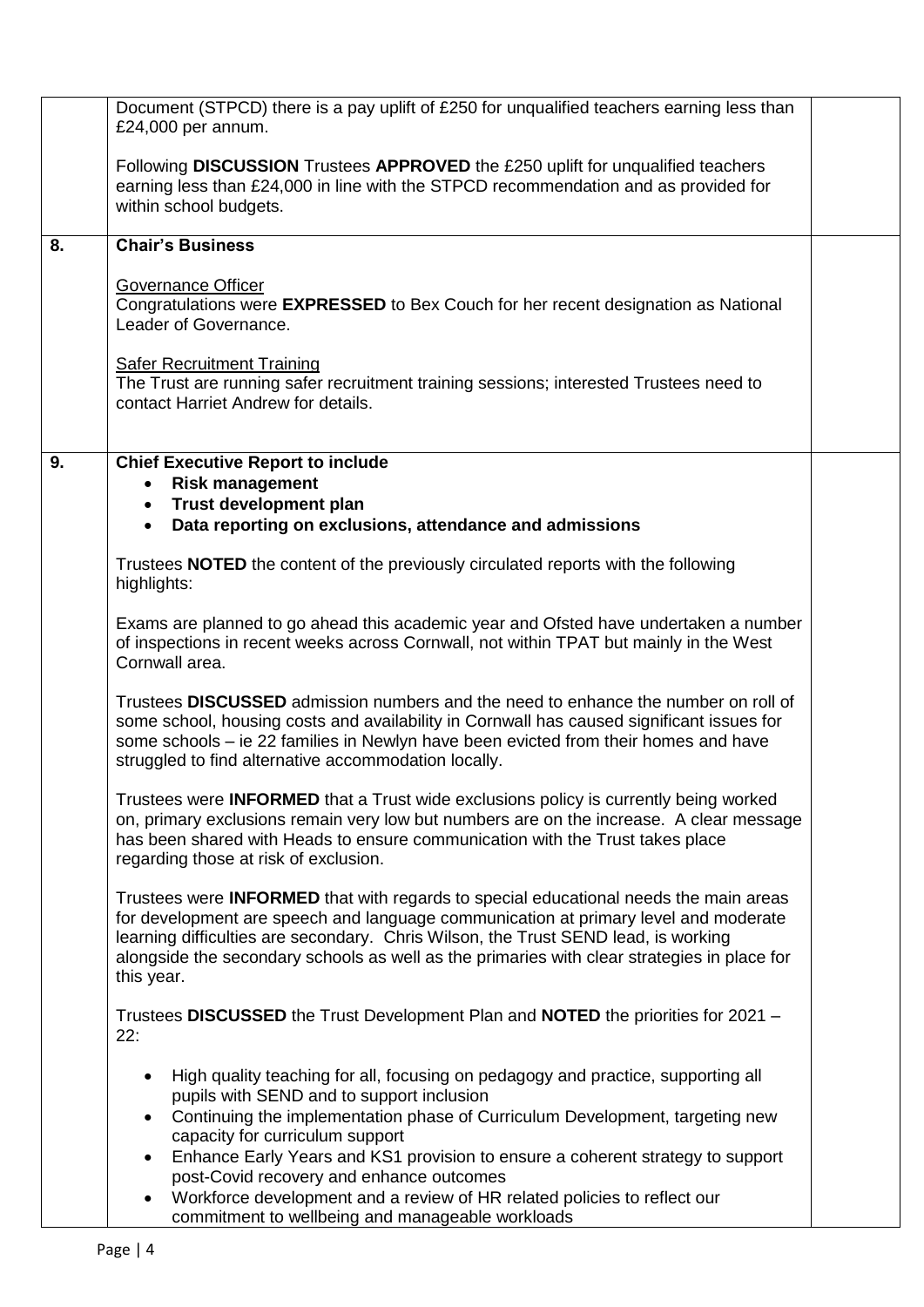|     | Develop and implement a Digital Transformation strategy, improving access to high<br>$\bullet$<br>quality technology to support learning                                                                                                                                                                                                                    |                |
|-----|-------------------------------------------------------------------------------------------------------------------------------------------------------------------------------------------------------------------------------------------------------------------------------------------------------------------------------------------------------------|----------------|
|     | Trustees <b>NOTED</b> that Headteacher positions are currently being advertised at both<br>Cardinham and Lanivet Schools.                                                                                                                                                                                                                                   |                |
|     | Trustees DISCUSSED the maths hub and NOTED that Truro and Penwith College are<br>leading on this project and receive the funding; the Trust is delivering the projects.                                                                                                                                                                                     |                |
|     | Trustees <b>NOTED</b> the areas reported under risk, in particular the ESFA request for<br>assurance around a parental complaint at St Ives and an ESFA funding audit that was<br>undertaken at Sennen; following a significant number of new pupils joining the school.                                                                                    |                |
|     | Trustees DISCUSSED the need for the Trust to continually firefight various situations and<br>QUESTIONED whether there is enough support for Trust Leaders - Trustees NOTED that<br>the team working approach of Headteachers across the Trust is really useful in building<br>capacity.                                                                     |                |
|     | Trustees expressed their THANKS to the Chief Executive for her report.                                                                                                                                                                                                                                                                                      |                |
| 10. | 10.1 Schools Update                                                                                                                                                                                                                                                                                                                                         |                |
|     | Trustees RECEIVED the previously circulated reports and NOTED the Director of<br>Education has now visited every primary school. Strategies are now in place for<br>curriculum, SEND and PE leads to ensure the work is sufficiently focused. The Director of<br>Education has been meeting with governors and will continue to do so for the rest of term. |                |
|     | The significant areas in term of Ofsted are reading and curriculum; all schools must have a<br>defined strategy in place and schools are being supported with this.                                                                                                                                                                                         |                |
|     | The Trust have run an Ofsted training day and the Director of Education will have finished<br>his Ofsted training by the end of the calendar year. Paul Hodson has been undertaking<br>work with schools to provide an external view and feedback on work being undertaken.                                                                                 |                |
|     | Targeted schools continue to be supported and a focus on ensuring schools understand<br>what a good school looks like has been a specific area of work - this is especially<br>important given that data is less of a drive for inspections.                                                                                                                |                |
|     | The Trust will be putting together a curriculum review group and volunteers were sought<br>for this group – Anita and Adele volunteered, those not in attendance at the meeting will<br>also be asked. The review group will meet termly and will look at how the Trust is<br>developing a cohesive approach to reading in the first instance.              | Gov<br>Officer |
|     | <b>Secondary</b>                                                                                                                                                                                                                                                                                                                                            |                |
|     | Trustees EXPRESSED their thanks to the Secondary Executive Headteacher and ASKED<br>whether there were any issues with the teacher assessed grading last academic year.<br>Trustees were <b>INFORMED</b> that the processes were thorough and very carefully managed,<br>meaning that issues were easily dealt with.                                        |                |
| 11. | <b>Trust Governance Strategy</b>                                                                                                                                                                                                                                                                                                                            |                |
|     | Trustees were taken through the Trust Governance strategy and were <b>INFORMED</b> that<br>this is being communicated with LGBs in meetings this term.                                                                                                                                                                                                      |                |
|     |                                                                                                                                                                                                                                                                                                                                                             |                |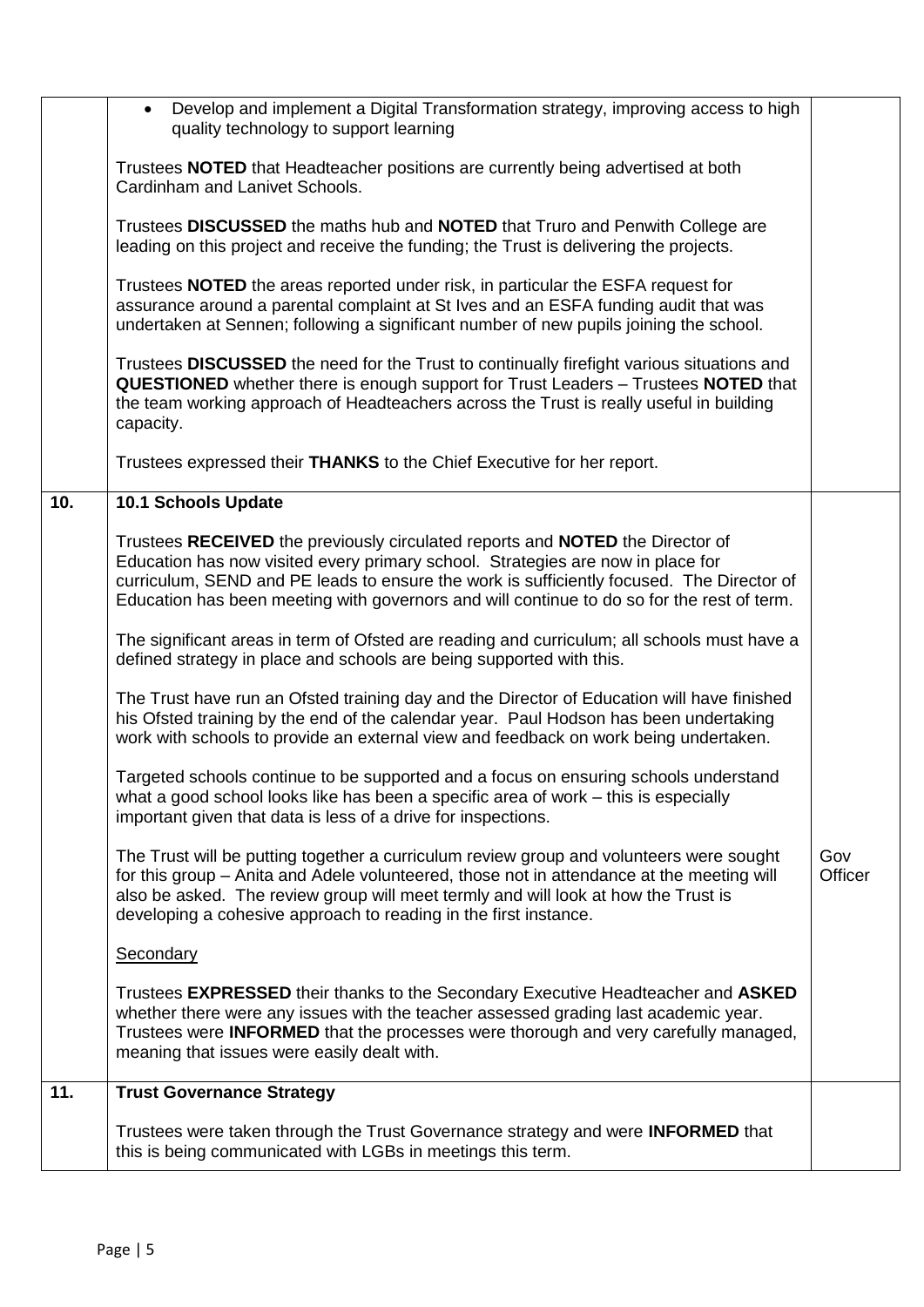| 12. | <b>Financial Reports</b>                                                                                                                                                                                                                                                                       |                                    |
|-----|------------------------------------------------------------------------------------------------------------------------------------------------------------------------------------------------------------------------------------------------------------------------------------------------|------------------------------------|
|     | Management Accounts, Balance Sheet, Cashflow and<br>Performance Indicators as at                                                                                                                                                                                                               |                                    |
|     | 31st July 2021                                                                                                                                                                                                                                                                                 |                                    |
|     | Trustees <b>NOTED</b> the previously circulated reports setting out the position for the period<br>ending 31 <sup>st</sup> July 2021 including balance sheet, cash flow and school performance<br>indicators.                                                                                  |                                    |
|     | Trustees were <b>INFORMED</b> that the drop in number on roll of some of the Trust schools will<br>need monitoring going forward as a drop in number of pupils inevitably means a drop in<br>funding coming into the Trust.                                                                    |                                    |
|     | Capital monitoring report to 31 <sup>st</sup> July 2021                                                                                                                                                                                                                                        |                                    |
|     | Trustees <b>NOTED</b> the previously circulated report and <b>RATIFIED</b> the approval given by<br>email by Trustees for the St Ives Science Labs (SCA 2020) and Kehelland School Hall<br>Improvements (SCA 2021) schemes as part of Confidential Contract Approval of 6th<br>September 2021. |                                    |
|     | Trustees <b>NOTED</b> the reduced allocation required for Electrical Supply Upgrade to<br>Nancledra.                                                                                                                                                                                           |                                    |
|     | Trustees APPROVED the urgent approval of SCA funding bid against the balance of 2020<br>SCA funds for:                                                                                                                                                                                         |                                    |
|     | Berrycoombe School - Safeguarding Fencing £22,750<br>٠<br>• Lanivet School - Safeguarding Fencing £7,000                                                                                                                                                                                       |                                    |
|     | Trustees <b>NOTED</b> the summary financial position for Capital for the Trust for the period<br>ending to 31st July 2021.                                                                                                                                                                     |                                    |
|     | Trustees THANKED and congratulated the team for the work contained within these<br>reports.                                                                                                                                                                                                    |                                    |
| 13. | <b>Academy Trust Handbook (ATH) 2021</b>                                                                                                                                                                                                                                                       |                                    |
|     | Trustees were provided with a hard copy of the newly published ATH 2021 and<br><b>INFORMED</b> that they need to read the MUSTS – key changes in the document were<br>highlighted to Trustees.                                                                                                 |                                    |
|     | The ATH now mentioned that Trusts should consider having a separate finance committee<br>- Trustees DISCUSSED the merits of this and DECIDED that the Board would continue to<br>discuss finances as a whole but will monitor this going forward.                                              |                                    |
|     | Monthly accounts are currently shared with the Chair, going forward these will be shared<br>with all Trustees.                                                                                                                                                                                 | <b>Director</b><br><b>Business</b> |
|     | Annual review of financial procedures<br>Trustees NOTED the contents of the previously circulated report and APPROVED the<br>updated Financial Procedures Manual 2021.                                                                                                                         | and<br>Finance                     |
| 14  | <b>Policy Review Group Recommendations</b>                                                                                                                                                                                                                                                     |                                    |
|     | Trustees were <b>INFORMED</b> that the policy review group met on 12 <sup>th</sup> October, following<br>thorough discussion and review the following policies are RECOMMENDED to the full<br>board for adoption:                                                                              |                                    |
|     | Child protection policy<br>Peer on peer abuse policy<br>Grievance policy                                                                                                                                                                                                                       |                                    |